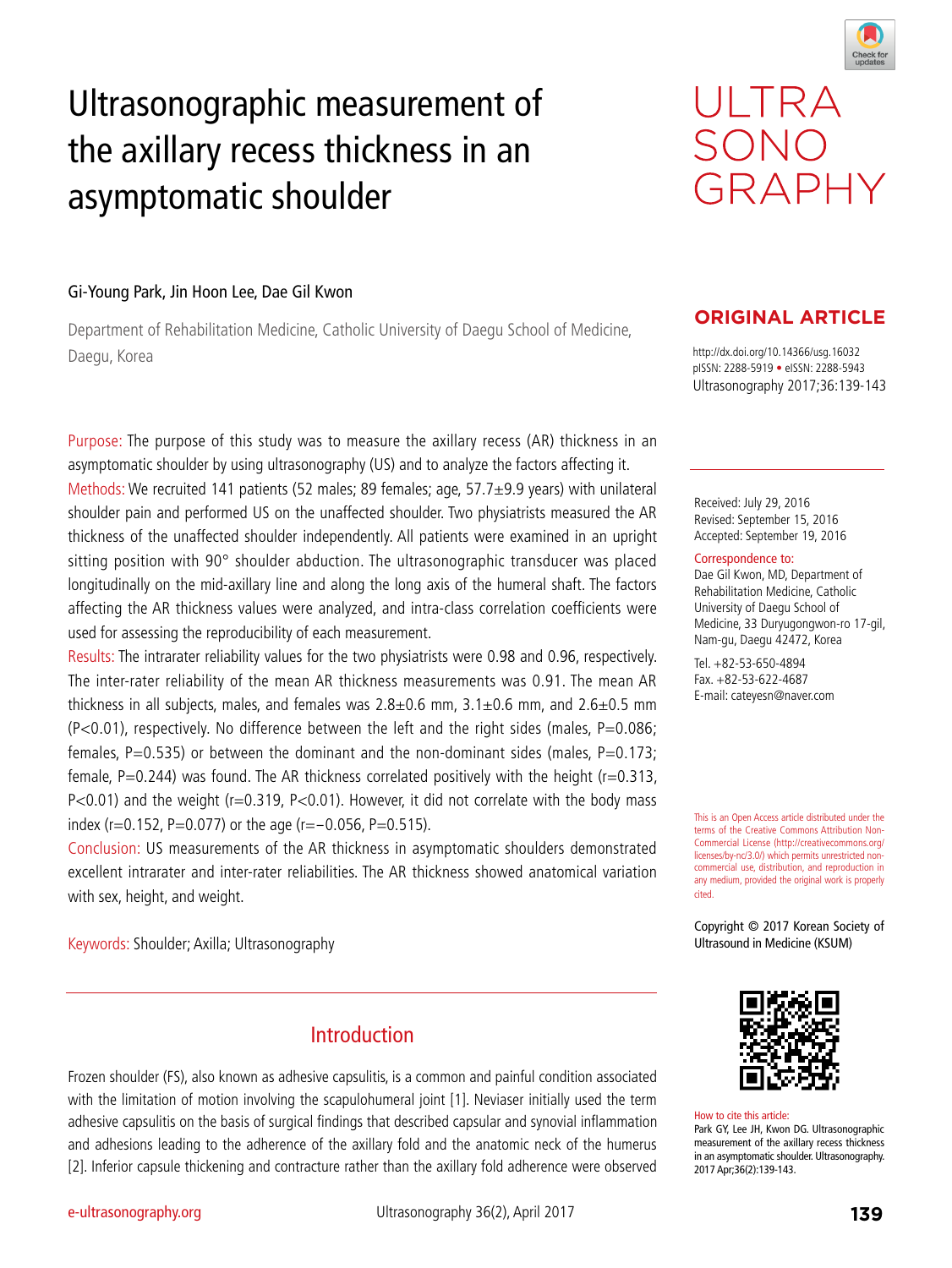## ULTRASONOGRAPHY

in patients with FS [3]. On the other hand, FS was associated with significant differences in rotator interval dimensions and axillary pouch thickness values [4]. The diagnosis of FS might be difficult because many painful shoulder conditions have similar clinical symptoms [5]. Therefore, imaging studies including arthrography, ultrasonography (US), and magnetic resonance imaging (MRI) have been used. Currently, shoulder arthrography is considered the gold standard for the imaging diagnosis of FS. Arthrography in FS revealed a decreased capacity of less than 10 mL at the glenohumeral joint cavity, with the obliteration of the axillary and subscapular recesses and the long biceps tendon sheath [3]. However, this is an invasive diagnostic method involving radiation exposure and cannot explore pathologic changes in the synovial and capsular membranes.

Even though FS pathophysiology remains unclear, abnormalities in the synovial layer and the joint capsule have been reported in several histologic studies [6]. MRI suggests that FS involves inflammatory and/or degenerative changes of the glenohumeral joint capsule associated with increased vascularity in the synovial and/or subsynovial layer, which leads to the thickening and shrinking of the capsule and the formation of adhesions [6].

We anticipate that the US measurement of the axillary recess (AR) thickness would be a useful imaging method in the diagnosis of FS. Prior to evaluating AR thickness in patients with FS, the AR thickness must be measured in asymptomatic subjects. However, the US measurement of the AR thickness in asymptomatic shoulders has not been reported in the literature. The purpose of this study is to measure the AR thickness by using US in asymptomatic shoulders, to assess the inter-rater and intrarater reliabilities of the US measurement of AR thickness, and to analyze the subject characteristics affecting the AR thickness.

## Materials and Methods

#### Patients

One hundred and forty-one patients (52 males, 89 females; mean age, 57.7±9.9 years; range, 27 to 83 years) with unilateral shoulder pain (54 right, 87 left) were recruited at the outpatient department of the university hospital. One hundred and thirty-three patients were right-side dominant, three patients were left-side dominant, and five patients were mixed dominant. Fifty-six shoulders were the dominant side, and 80 shoulders were the non-dominant side. The Institutional Review Board and Ethics Committee approved our study protocol.

Patients with previous shoulder surgery or trauma, partial or full-thickness rotator cuff tendon tear or calcific tendinitis on US, inflammatory arthritis, osteoarthritis, neurological disorders of the upper limbs, and abnormal shoulder radiographs in unaffected shoulders were not enrolled in the study. At the beginning, 32 (13 males, 19 females; mean age, 53.7±9.9 years; range, 27 to 70 years) of the 141 patients were recruited to evaluate the inter-rater and intrarater reliabilities of the US measurement because a prior power analysis for the intra-class correlation coefficient (ICC) based on the pilot results determined that 32 subjects would yield a power of 0.9 at a significance level of 0.01.

#### US Measurement

AR thickness was measured using US in both shoulders by a physiatrist with 20 years of musculoskeletal US experience using a commercially available US system with an 18-5-MHz multifrequency linear transducer (EPIQ 5, Philips Healthcare, Andover, MA, USA). The AR thickness of the unaffected shoulder was measured twice independently by two physiatrists with 20- and 1-year musculoskeletal US experience for the inter-rater and intrarater reliabilities of US measurement. All patients were examined in the upright sitting position with 90° shoulder abduction on the basis of Koski's study (Fig. 1A) [7]. The transducer was placed longitudinally on the mid-axillary line and along the long axis of the humeral shaft. After the humeral head and the surgical neck were identified on the longitudinal scan, the AR thickness was measured perpendicularly in the thickest AR portion in the middle of the humeral surgical neck concavity (Fig. 1B). The mean AR thickness measured in 141 unaffected shoulders by the physiatrist was used for the analysis of the factors affecting the AR thickness.

#### Statistical Analysis

Statistical analysis was performed using SPSS ver. 19.0 (IBM Co., Armonk, NY, USA) with the significance level set at <0.05. The ICC was used for examining the intrarater and inter-rater reliabilities of the repeated AR measurements between two physiatrists. An independent t test was used for assessing the AR thickness difference between males and females. The independent t test was also used for assessing the AR thickness difference between the right and the left sides, and between the dominant and the nondominant sides for each sex. The correlation between the AR thickness and age and the body mass index (BMI), weight, and height was determined using Pearson's correlation coefficient.

## **Results**

The mean AR thickness of 141 unaffected shoulders was 2.8 mm (range, 1.4 to 5.2 mm). The ICC of the repeated AR thickness measurements by the two physiatrists was 0.98 and 0.96, respectively. The ICC of the mean AR thickness measurement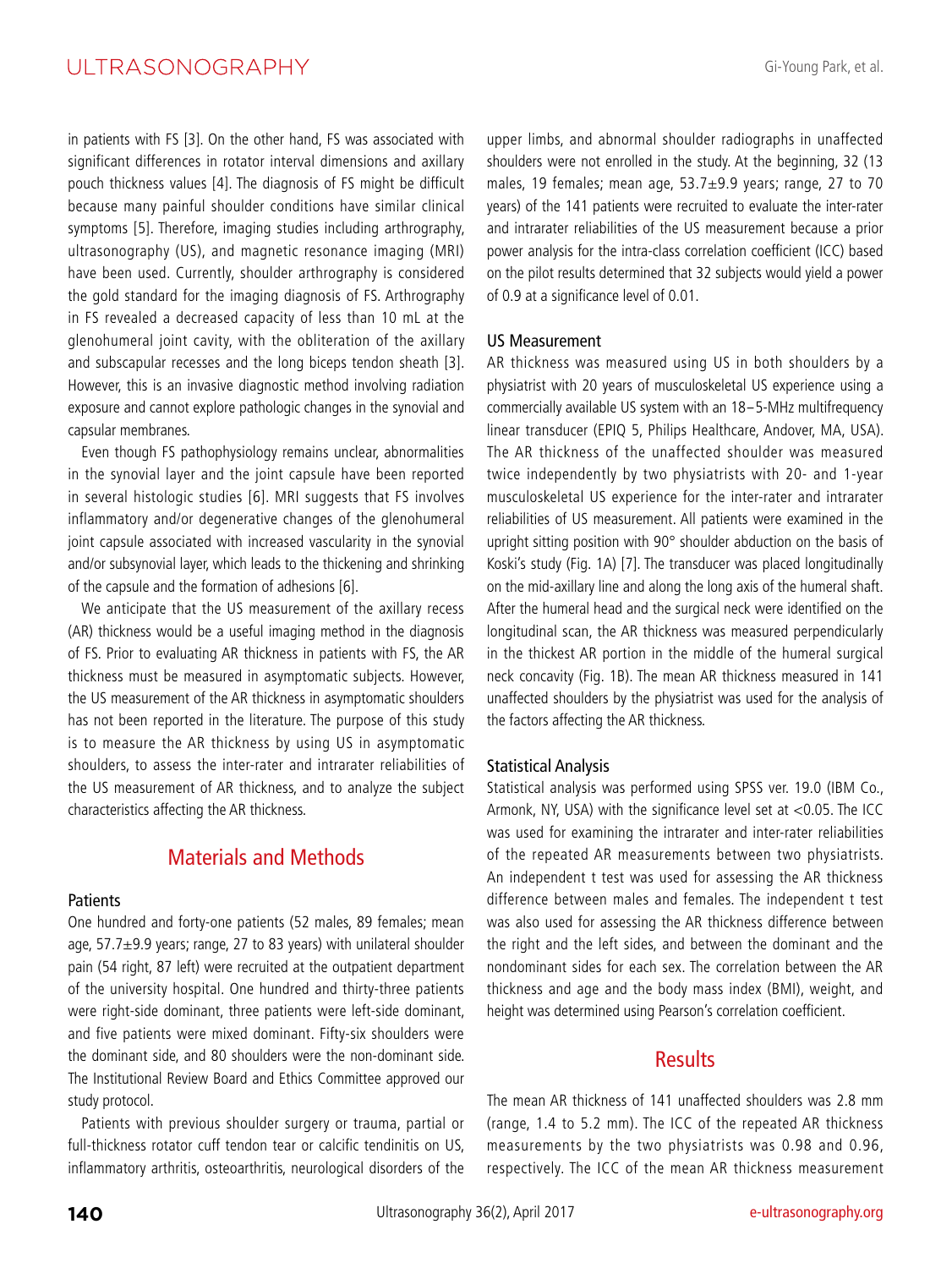# ULTRASONOGRAPHY







Fig. 1. Measurement of the axillary recess thickness. A. Ultrasonographic probe is positioned in the axilla. B. A representative longitudinal sonogram shows the measurement of the axillary recess thickness. The thickness (crosshairs) was measured perpendicularly in the thickest portion of axillary recess at the humeral surgical neck (arrowhead). Asterisk, humeral head.

between the two physiatrists was 0.91.

The mean AR thickness  $(3.1\pm0.6$  mm) in males was significantly greater than that in females  $(2.6\pm0.5$  mm)  $(P<0.01)$  (Table 1). No difference was found in the AR thickness between the left and the right shoulders in the male (left 3.0±0.5 vs. right 3.3±0.8 mm, P=0.086) and female groups (left  $2.6\pm0.5$  vs. right  $2.5\pm0.5$  mm, P=0.535). There was no difference in the AR thickness between the dominant side and the non-dominant side in the male (dominant side  $3.3\pm0.8$  vs. non-dominant side  $3.0\pm0.5$  mm, P=0.173) and the female groups (dominant side  $2.6 \pm 0.5$  vs. non-dominant side  $2.5\pm0.5$  mm, P=0.244). The mean AR thickness correlated positively with the height ( $r=0.313$ ) and the weight ( $r=0.319$ ). However, the mean AR thickness did not correlate with BMI (r=0.152) and age (r=-0.056) (Table 2).

## **Discussion**

We measured the mean AR thickness on US and found excellent intrarater and inter-rater reliabilities of the US measurement of AR thickness; we also found significant differences in the AR thickness by comparing US measurements among subjects of different sex, height, and weight. This is the first report to present such findings.

Some studies measured the AR thickness by using MRI of normal shoulders, and the mean thickness of the capsule and synovium at the AR ranged from 1 to 4.2 mm [5,8-10]. The main reason for the wide variation in the normal value of the AR thickness on MRI is the different methods of measurement. In some studies, the widest portion of the low-signal region equivalent to the capsule and the

#### Table 1. Ultrasonographic measurement of the AR thickness in a normal shoulder

|                                 |             | Male $(n=52)$ Female $(n=89)$ Total $(n=141)$ |             |
|---------------------------------|-------------|-----------------------------------------------|-------------|
| AR thickness (mm) <sup>a)</sup> | $3.1 + 0.6$ | $26+05$                                       | $2.8 + 0.6$ |

AR, axillary recess.

 $a^3$ P<0.01, significant difference between male and female by independent t test.

#### Table 2. Correlation between the AR thickness and the patient characteristics

|              | Patient characteristic |       |        |                  |  |
|--------------|------------------------|-------|--------|------------------|--|
|              | Age                    | BMI   | Height | Weight           |  |
| AR thickness | $-0.056$               | 0.152 | 0.313a | $(1, 3, 1, 9^a)$ |  |

AR, axillary recess; BMI, body mass index.

a)P<0.01, Pearson's correlation coefficient.

synovium between the high-signal fluid in the AR and the low-signal cortical bone of the humerus was measured [5,8]. In other studies, the thickest area or enhancing portion of the AR on the oblique coronal images was measured at the widest portion of the humeral and glenoid aspects of the AR [9,10].

However, a considerable difference among the studies was observed although the same method was used for measuring the AR thickness. Manton et al. [11] measured the widest portion of the joint capsule/synovium at the AR on coronal fat-suppressed T1 weighted images at the medial aspect of the humeral head and its insertion at the humeral head in a normal shoulder and reported that the mean AR thickness was 0.4 mm (range, 0.0 to 2.0 mm).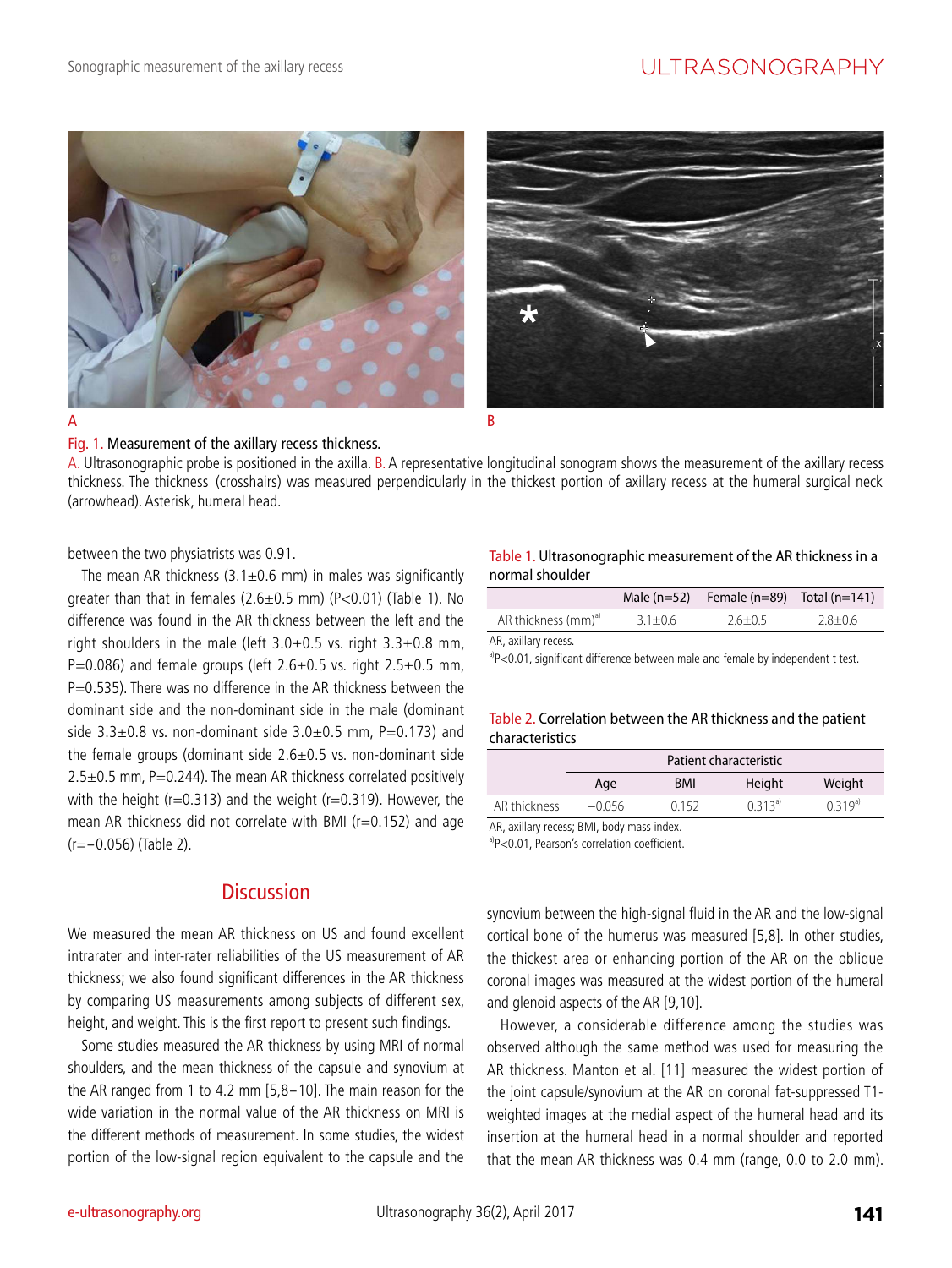## ULTRASONOGRAPHY

Emig et al. [8] reported that the mean AR thickness was 2.9 mm (range, 2.0 to 3.8 mm) in a normal shoulder by using the method of Manton et al. [11]. There are two explanations for this difference. First, MRI has a potential limitation on measurement accuracy. The pixel size in the MRI was approximately 0.5 mm, which was larger in the measurement of anatomic structures by several millimeters [8]. Second, subject characteristics such as age, sex, height, and weight that may influence the AR thickness were not considered.

The mean AR thickness on the US measurement in asymptomatic shoulders was 2.8 mm (range, 1.4 to 5.2 mm) in our study. Our result is similar to that of Emig's study that reported a value of 2.9 mm (range, 2.0 to 3.8 mm) through an MRI measurement [8].

The AR thickness on the US measurement in our study was associated with a subject's characteristics including sex, height, and weight. The mean AR thickness was significantly greater in men than in women. In previous MRI studies, the difference in the AR thickness between the sexes was not assessed, and they reported that the capsule and synovium thickness at the AR greater than 4 mm was a specific (95%) and sensitive (70%) criterion for the diagnosis of adhesive capsulitis [8]. Based on our result, the AR thickness difference between the sexes should be considered on MRI that only measures the AR thickness in the affected shoulder. The US measurement of the AR thickness correlated positively with the height and weight in all subjects. However, the BMI did not correlate with the AR thickness. These findings indicated that the AR thickness could be influenced by the height and weight of a subject, but not obesity. Because the AR thickness varied with sex, weight, and height, the measurement of the absolute AR thickness is not recommended as a good diagnostic indicator for FS. Instead, the ratio of AR thickness between the affected and the unaffected sides could be a reliable diagnostic parameter in patients with unilateral FS. US measurement of the AR thickness revealed excellent intrarater and inter-rater reliabilities irrespective of the musculoskeletal US experience in our study. Our results are superior to the reliability in MRI, which is approximately 0.8 [6]. Therefore, the measurement of the AR thickness can be used as a reliable US method.

Previous studies proposed the usefulness of AR thickness measurement using MRI for the diagnosis of FS [4,5,8-11]. Lee et al. [5] reported that the thickness of the joint capsule and synovium on MRI was significantly different between patients with and without adhesive capsulitis. In contrast, Manton et al. [11] reported that capsular and synovial thickness and joint volume were inconclusive as MR arthrographic signs for distinguishing shoulders with adhesive capsulitis from those without.

US possesses several obvious advantages over MRI for the measurement of AR thickness in patients with FS. First, US examinations are inexpensive. Therefore, this approach can be costeffective and widely available. Second, US imaging easily provides a comparison between the affected and the unaffected sides. However, MRI cannot be performed bilaterally. Third, US can measure AR thickness up to 0.1 mm. Lastly, MRI needs an intravenous contrast agent to visualize the axillary fold clearly.

The AR is folded and redundant in the neutral position [12]. The AR is stretched with a lateral elevation of an arm [12]. The AR thickness in the studies using MRI was measured at the widest portion of the capsule and synovium at its insertion at the humeral head perpendicular to the adjacent cortical bone [6,8]. This did not indicate the accurate AR thickness because this portion consists of two layers of the axillary fold (glenoidal and humeral aspect) and the joint fluid space. Other MRI studies measured each portion of the humeral and glenoid aspects of the AR [13,14]. This method did not obtain measurements at the midportion of the AR between the humeral and the glenoid aspects. On MRI, the measurement of the AR at the midportion can be overestimated because AR is folded and redundant in the neutral position of the shoulder. Therefore, the best position to measure the entire AR thickness at the midportion of the axilla is the lateral elevation of the arm that can open and stretch the folding portion of AR.

In our study, US measurement was performed in patients in the upright sitting position with 90° shoulder abduction, and the transducer was placed on the mid-axillary line and along the long axis of the humeral shaft.

Our study has a few limitations. First, we did not measure the AR thickness in normal subjects without shoulder pain. The unaffected shoulders in our study were strictly asymptomatic. Our subjects may have a degenerative change of shoulder structures because the mean age of the subjects was 57.7 years. Therefore, the AR thickness of an asymptomatic shoulder in our study needs to be cautiously considered to be the normal reference value before it can be used as such. Second, we did not measure the AR thickness in the shoulder position with different abduction angles. In our study, the AR thickness was measured at 90° shoulder abduction because the transducer could be placed longitudinally at the midaxillary line in that position. Third, we did not consider the effect of systemic diseases such as diabetes mellitus and thyroid disease. The association between diabetes mellitus and thyroid disease, and adhesive capsulitis is well known [15,16]. However, there has been no research on the influence of systemic disease on the AR thickness of patients with FS.

In conclusion, our results demonstrated excellent intrarater and inter-rater reliabilities for the US measurement of AR thickness in a normal shoulder. US imaging is a useful method that can measure AR thickness. In addition, AR thickness varies with sex, height, and weight. Therefore, understanding these thickness differences may